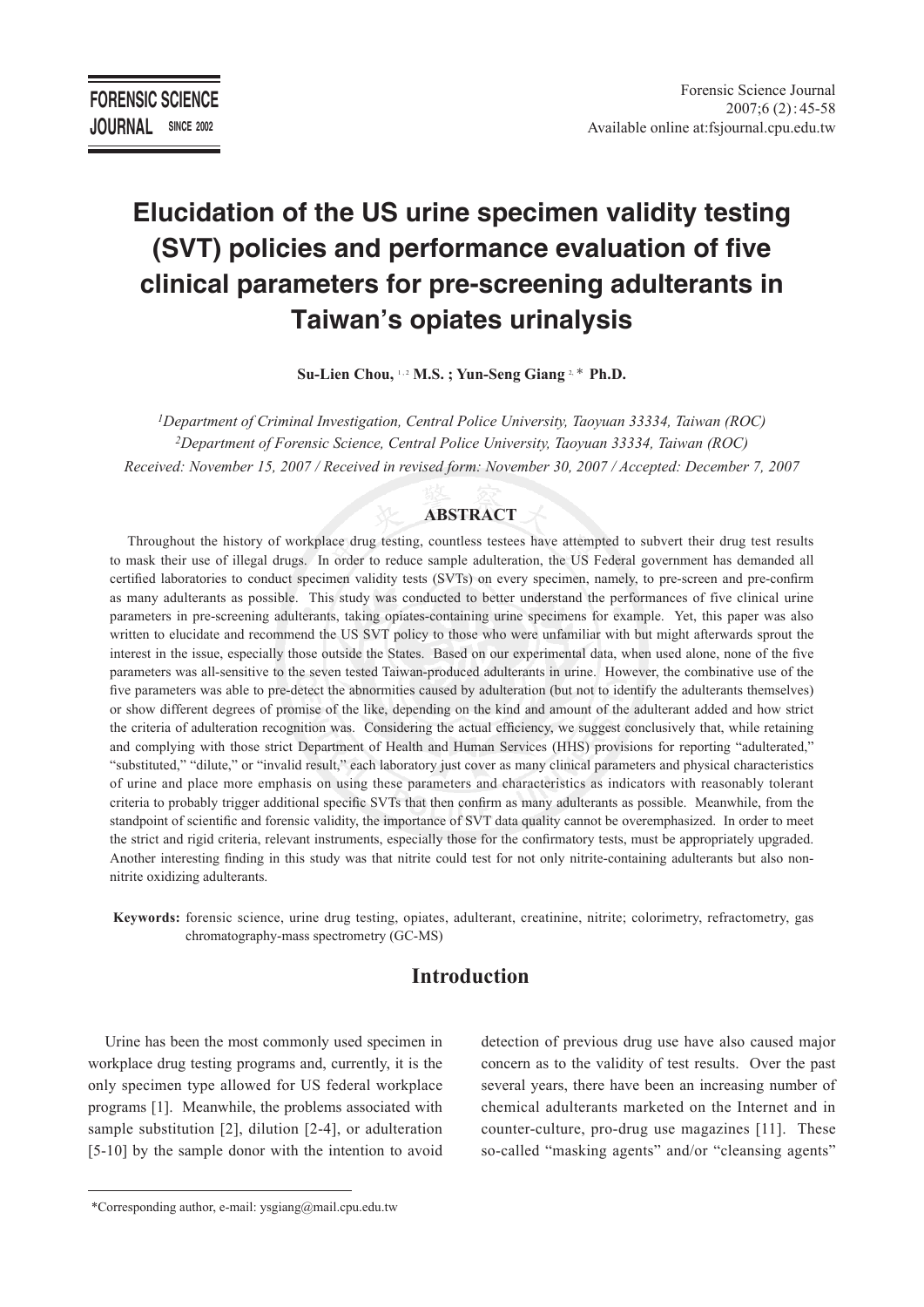are often toxic or corrosive and are advertised as able to prevent laboratories from detecting drugs or metabolites in physiological specimens (e.g., urine, hair, oral fluid) that are collected as part of a drug-testing program. Examples of adulterants include various nitrites (Klear, Whizzies), pyridinium chlorochromate (Urine Luck, LL481, Sweet Pee's Spoiler), surfactant (Mary Jane SuperClean 13), and acid (Amber-13, THC-Free). As of this time, approximately 400 different products (although many contain the same adulterant) are available for adulterating urine specimens.

In order to reduce the adulteration of specimens, the US Federal government has demanded all certified laboratories to conduct specimen validity tests (SVTs; i.e., to "pre-screen" and "pre-confirm" as many adulterants as possible) on every specimen [11]. While the penalty for sample adulteration may vary from sector to sector, it is usually more severe to the employee than a positive drug test itself; that is, an adulterated specimen is typically treated as a "refusal to drug test," which often results in delay or denial of application for employment/ appointment or may result in removal from the federal service or other disciplinary action including employee termination. It is so serious from the standpoints of human right and judicial justice that the SVT, like the drug test itself, requires no false positives occur. A certified laboratory that reports a false positive result for a blind performance testing (PT) sample may be subject to suspension or revocation of its certification.

Compared to blood analysis whose sample is typically collected by trained medical personnel, the less invasive urinalysis is particularly vulnerable to in vivo and in vitro sample substitution, dilution, or adulteration. In as early as 1990, Cody described in a review a variety of means of carrying out and detecting urine specimen adulteration [12]. He also discussed briefly the effects of adulterants on such adulterant detection parameters as pH, specific gravity, temperature, and appearance of the specimen. As the ways to adulterate the specimen are progressive and the adulterant pre-screen test results are crucial to the potential penalty for an individual suspected of adulteration, that small number of conventional clinical urine parameters appear to be inadequate or not stringent enough for urine specimens with various backgrounds. It has been desirable to add some other parameters to the existing adulterant detection battery as first suggested by Lambert et al. [4]. During the past decade, a wide variety of specific or generalpurpose on-site adulterant detection devices (e.g., spot

tests, dipsticks, test strips, test pads, test cards, etc) have become commercially available. Methodologies employed include detecting pyridinium chlorochromate by chromium (VI) quantification [13-15], detecting peroxidase/peroxide (Stealth) by using a chromogen to produce an immediate color change from clear to dark brown [16], detecting nitrite by rapid color tests based on appropriate redoxidation reactions [14,15], etc. It was also based on these advances that the US Department of Health and Human Services (DHHS or simply HHS) started requiring each Federal drug testing agency to have SVTs conducted on all urine specimens collected under the Mandatory Guidelines and to establish the criteria that must be used by a laboratory to report an altered specimen as adulterated, substituted, dilute, or invalid [11]. Specifically, a certified laboratory shall do the following five Do's (as opposed to Don'ts): 1) determine the creatinine concentration on every specimen; 2) determine the specific gravity on every specimen for which the creatinine concentration is less than 20 mg  $dL^{-1}$ ; 3) determine the pH on every specimen; 4) perform one or more SVTs for oxidizing adulterants on every specimen; and 5) perform additional SVTs when the following conditions are observed: i) abnormal physical characteristics; ii) reactions or responses characteristic of an adulterant obtained during initial or confirmatory drug tests; or iii) possible unidentified interfering substance or adulterant [11].

Opiates have long been among the most prevalent drugs of abuse in Taiwan. There have also been a number of real cases associated with detected urine specimen substitution, where the specimen donors shall have been liable on summary conviction to considerable criminal penalties. In contrast, probably because in today's Taiwan advanced adulterants are not so accessible as in the States and the labor and cost for conducting adulterant pre-screen tests is unprofitable, few institutions responsible for forensic drug urinalysis would include these SVTs in their routine work. This loophole could have produced some actually erroneous results, as some adulterants are rumored and reputed in Taiwanese drug community to interfere with the drug testing process.

For years our laboratory has been engaged in the analysis of opiates in various matrices. We have also been pacing the Taiwan official version of forensic drug testing program, which has mostly been trasplanted from the States under the instruction of Prof. Dr. Ray H. Liu from the University of Alabama at Bermingham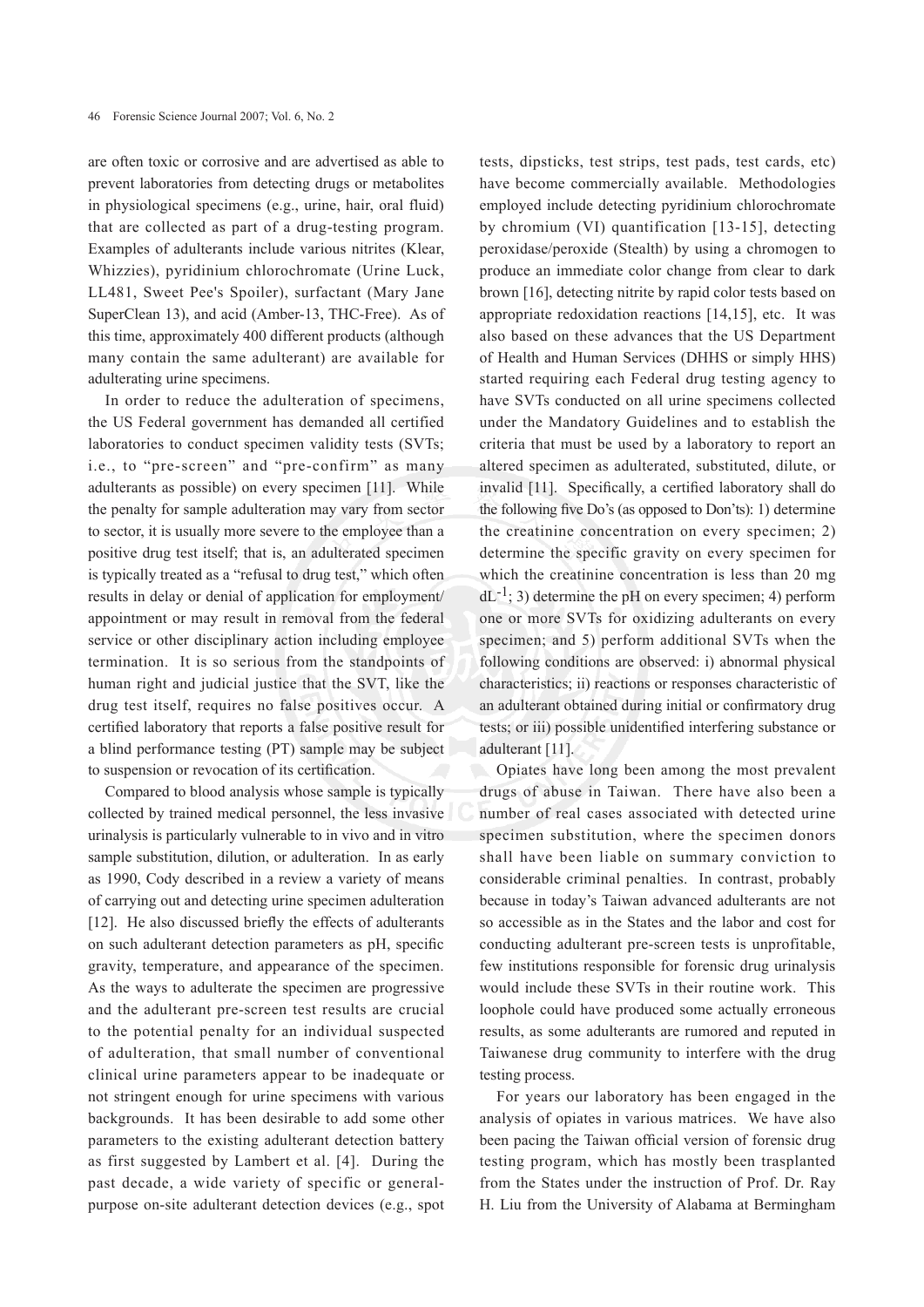but, unfortunately, has not yet included the SVT policy. To better understand the performances of some USArecommended adulterant detection parameters in prescreening Taiwan-produced in vitro adulterants in terms of the USA-adopted SVT criteria, we feel necessary to conduct a native validation study. This study becomes even more interesting now that 1) some adulterants may not be detected at the urine collection site [12] and 2) most adulterants when added to drug-containing urine specimens at  $5-15\%$  (w/w) will render substantial impacts on the fluorescence polarization immunoassay (FPIA) and gas chromatographic-mass spectrometric (GC-MS) test results, particularly the negative-directed influences falling on near-cutoff case specimens, yet whether or not a case specimen has been adulterated is far from perceptible based on the cross-examination of TDx (a trade name of FPIA instrument) and GC-MS data (being a long story, the results on the latter issue will be reported separately). It should also be emphasized that another objective of this report is to elucidate and recommend the HHS SVT policy, with our data being comparatively examined, to those who are unfamiliar with but may afterwards sprout the interest in forensic urine drug testing, especially those outside the States.

# **Experimental**

#### *Materials*

Authentic opiates, i.e., morphine (Mo) and codeine (Co), both as 1 mg  $mL^{-1}$  in methanol, were purchased from Cerilliant Co., USA. The Mo/Co binary working solution was prepared as 10 µg mL-1 with respect to each authentic compound in D.I. water.

Seven Taiwan-produced in vitro adulterants were tested in this study: table salt (99.5 % sodium chloride containing 20-35 ppm of potassium iodide), liquid soap (containing surfactant, anti-fungus formula, lamb lotion; pH  $5 \pm 1$ ), chlorine bleach (containing 6% of hypochlorite; pH  $12.0 \pm 0.5$ ), Vitali drinking soda water (containing vitamins C, B1, and B2, sucrose, citric acid, sodium citrate, carbonic acid, perfume), tap water, potassium dichromate (99.5 %), alum (98 % aluminum ammonium sulfate). The former four were obtained from a local supermarket and the latter two from the First Chemicals Co., Taiwan. Whether originally in liquid form (liquid soap, chlorine bleach, Vitali soda water, and tap water) or as powder (table salt, alum, and potassium dicromate), all adulterants were added directly to the

urine at the below stated w/w percentages.

#### *Urine collection, spiking and adulteration*

Caffeine/drugs free, unadulterated urine as a mixture (pH 6.0; referred to as normal urine) was contributed by ten students from the Central Police University. Two unadulterated urine spikes were prepared by adding the Mo/Co binary working solution to the normal urine to make each drug's final concentration equivalent to 125 % and 175 %, respectively, of the Taiwanese 300-ng mL-1 cutoff. To 10 mL each of the two opiates-fortified yet unadulterated spikes were then added an appropriate adulterant at 5, 10, and 15 % (w/w), respectively. Four real-case urine specimens (previously confirmed by GC-MS to be opiates-positive with Mo/Co levels being 6073.5/623.1, 4958.3/239.8, 3635.3/165.8, and  $3048.6/210.1$  ng mL<sup>-1</sup>, respectively) scheduled for disposal were used for a 10 % (w/w) adulteration test and were provided as gifts by the Taiwan Union Clinical Laboratory. All urinary spikes and case specimens were subjected to the adulterant pre-screen tests described in the following subsection before and after appropriate adulteration, and the differences from the normal urine in the measured parameter values were noted. To simulate the actual situation and comply with the Taiwan Bureau of Controlled Drugs Guidelines for Urine Specimen Collection and Urine Drug Testing, we performed all the adulteration steps while the urine specimens had not yet been refrigerated or, for real-case specimens, after warming up the previously  $-20^{\circ}$ C frozen urine to ambient temperature, but all specimens to be tested were refrigerated at 5℃ for at least 24 h upon 3 min of adulteration at ambient temperature, and mixed thoroughly prior to tests. [Relevant rules listed in the Taiwanese version of Guidelines include: 1) check the temperature of the specimen within 4 min after the donor hands the officer the specimen; 2) specimens that do not receive an initial test within 1 day of arrival at the laboratory shall be refrigerated at temperatures not exceeding  $6^{\circ}$ C; 3) positive and split (bottle B) specimens shall be stored frozen at  $-20^{\circ}$ C or colder.]

#### *Adulterant pre-screen test*

Creatinine level was determined by means of a colorimetry-based Beckman Synchron LX20 Analyzer, with the absorption wavelength set at 520 nm (creatinine combined with an alkaline picrate reagent to produce a red color complex) and the sample size being 1mL. A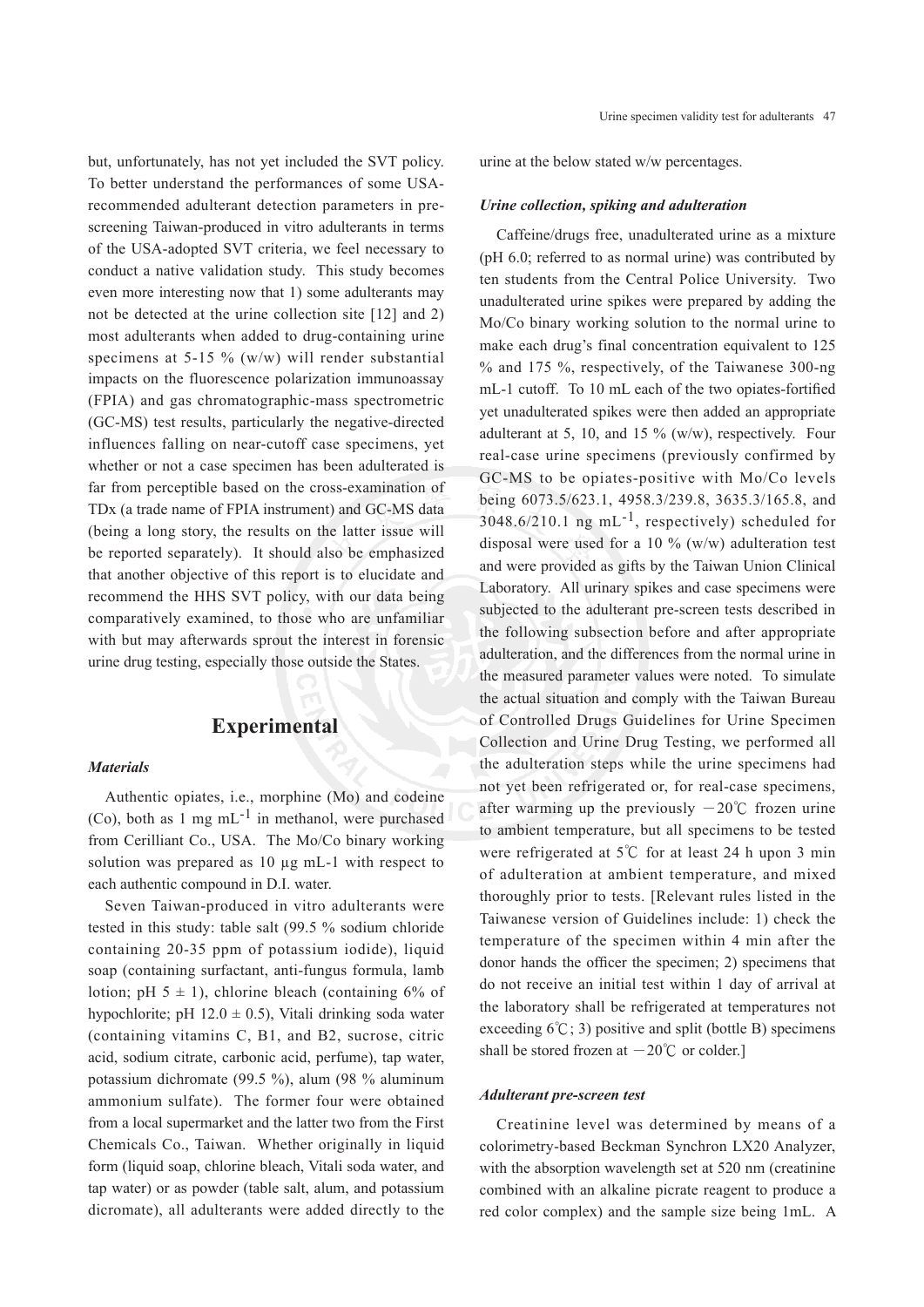fully automated Roche Urisys 2400 test strip analyzer capable of testing up to 12 clinical urine parameters in a ca. 1-min total run was used for the following four simultaneous measurements, with the sample size being 2 mL: Color was determined by reflectance colorimetry on the blank pad of a test strip using 470, 555, and 620 nm; pH, by reflectance colorimetry on the same test strip using 555 and 620 nm; nitrite, by reflectance colorimetry on the same test strip using 555 nm; specific gravity, via a built-in refractometer using 650 nm. All the data were acquired instrumentally; even the straightforwardlooking colors were determined via instrumental colorimetry (i.e., spectrophotometry) rather than visual color recognition or comparison. The respective factoryset normal ranges of the five tested parameters are listed in Table 3.

# **Results and Discussion**

### *Key points about the HHS SVT policy*

In a broad sense, dilution is a form of adulteration which, in turn, is a form of substitution. To make it forensically specific, however, the HHS Mandatory Guidelines requires each certified laboratory to conform to appropriate SVT criteria to report a specimen as adulterated, substituted, dilute, or invalid [11]. In case the laboratory assumes a urine specimen to be invalid, it must report an "invalid result" to the medical review officer (MRO). This invalid result is then used by the MRO to direct the responsible agency to have the donor immediately submit another urine specimen using a "direct observed collection." Additionally, before a specimen can be reported adulterated or substituted, its SVTs as a valid scientific identification must include both the initial and confirmatory tests using two different analytical methods on two separate aliquots obtained from the original urine specimen [11]. The nature of the analytical methodology to be chosen is based on the chemical composition of the substance to be tested, and the combination of techniques is a function of both the expected prevalence of the substance to be tested and the nature of the analytical technique. [The Guidelines describes in detail the combination of methods that a laboratory must use to report a specimen as adulterated for a specific adulterant [11].] If a laboratory uses the same test for both the initial and confirmatory tests, the laboratory may only report an "invalid result" for a specimen rather than an adulterated result. The only exceptions to this requirement pertain to the tests used

to measure the creatinine concentration, specific gravity, and pH. [Specific reasons for that will be elucidated in the respective subsections that follow.]

The HHS views it most important that the performance characteristics of the method (e.g., validity, reliability, accuracy, precision, etc) used for each type of SVT can be documented by the laboratory prior to using the method, as is the case for the drug tests used by the laboratory [11]. Establishing the performance characteristics of a method prior to its use ensures that the method can provide accurate measurements on donor specimens which are verified by simultaneously obtaining results for quality control samples. However, unlike drug tests where both limits of quantitation (LOQ) and detection (LOD) shall be fully documented in the quality control program for each test, the SVT at most uses LOD in the confirmation and retest (i.e., reconfirmation) of the presence of an adulterant; e.g., confirming the presence of chromium (VI) requires the first laboratory to test the second aliquot of a single specimen or the primary (Bottle A) specimen from a split specimen using its confirmatory test to determine the presence of chromium (VI) above the LOD; retesting the presence of chromium (VI) requires the second laboratory to test the third aliquot of a single specimen or an aliquot of the split (Bottle B) specimen using its confirmatory test to determine the presence of chromium (VI) above the LOD. Currently, no LOD documentations are required for the pH and nitrite confirmatory tests (the former is obvious by nature, and the latter is due to a substantial amount of human endogenous nitrite).

The preparation of SVT PT samples currently used for the HHS certification of applicant laboratories has been directed typically toward such test parameters and/or components as creatinine (0-20 mg dL-1), pH ( $\leq$ 2.75, or >11.25), specific gravity (  $\leq$  1.0050, or 1.0170-1.0230), nitrite (at least 20 % above the cutoff), and at least an oxidant (at a level sufficient to challenge a laboratory' s ability to identify and confirm the oxidant) [11]. That also means any methods/instruments used for the SVTs shall fully satisfy the HHS criteria. In summary, all such strict practice stated above is particularly vital for minimizing the number of problematical cases associated with marginal readings. However, basically, each laboratory still has the flexibility to develop the specific testing requirements, to validate the methods used, and to establish quality control procedures using good laboratory practices. The HHS has essentially just recommended a general scientific approach.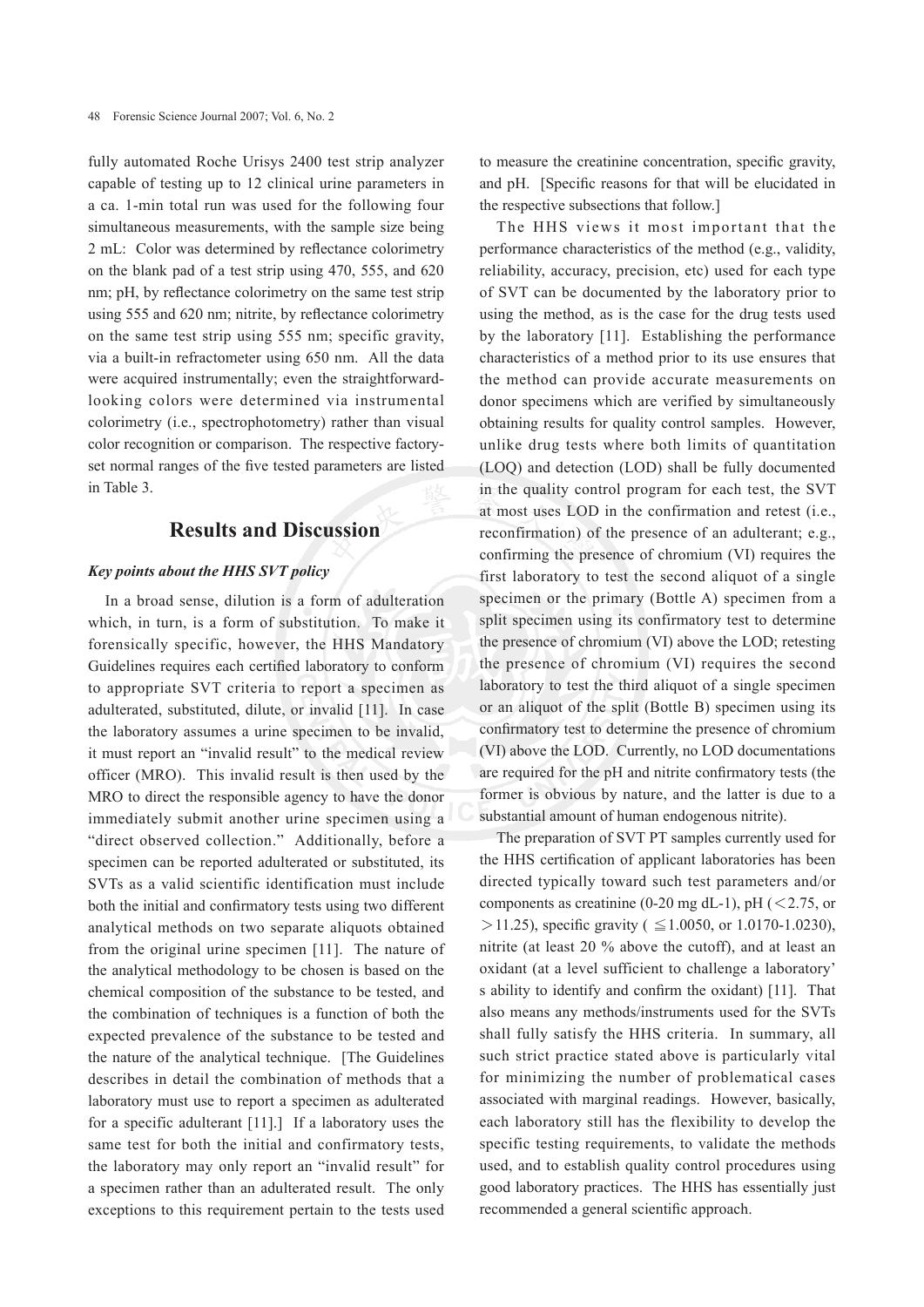Reportedly, some adulterants show no appreciable influence on clinical urine parameters, but several adulterants do depending on their concentrations [6,23]. Old urine specimens might give measurements exceeding the normal ranges due to bacterial growth, formation of ammonia (hence, pH changes), color changes, or odor changes, but not because of adulterations [12]. The presence of a precipitate or turbidity in a specimen might also result from age or refrigeration [12]. On the other hand, some of the apparent physical characteristics may often seem too transient and/or too subject to borderline to be truly characteristic or practically useful. Even so, after a long conferring with many experts and/or commenters, the HHS still recommends that such physical characteristics as color, odor, or excessive foaming can be used to identify specimens that may require some additional SVTs [11]. However, because of the large number of adulterants being marketed, the HHS does not intend to define or specifically describe all the possible abnormal characteristics to avoid limiting the possible characteristics that may be used to trigger

additional SVTs.

As indicated by the five Do's cited in the Introduction section, the HHS has been paying much attention to the SVTs for the increasingly varying oxidizing adulterants [5,11] and the so-called "other adulterants." At present, besides the intrinsic urine parameters (creatinine, specific gravity, and pH), the mainly targeted adulterants/analytes include (in the officially shown order) nitrite, chromium (VI), halogen (e.g., bleach, iodine, fluoride), glutaraldehyde, pyridine (pyridinium chlorochromate), surfactant, and "any other adulterant [11]." The recommended initial and confirmatory tests are tabulated as Table 1. The HHS leaves the protocols for verifying "any other adulterant" open so long as they are scientifically and forensically valid according to the above stated criteria. Since individuals attempting to subvert the drug testing program may use an increasing number of different oxidizing adulterants, the testing requirements are intentionally drafted broadly to permit the flexibility needed to combat such tampering with the testing process. The HHS simply expects the laboratories

**Table 1** HHS-recommended tests for commonly encountered adulterants [1,11]

| Adulterant                                  | Initial tests                                                                                                                                                                        | Confirmatory tests                                                                                                                                      |
|---------------------------------------------|--------------------------------------------------------------------------------------------------------------------------------------------------------------------------------------|---------------------------------------------------------------------------------------------------------------------------------------------------------|
| Nitrite                                     | General oxidant colorimetric test with<br>a calibrator ( $\geq$ 200 $\mu$ g mL <sup>-1</sup> nitrite-<br>equivalent), or Initial nitrite colorimetric<br>test                        | Multi-wavelength spectrophotometry<br>(MWS), Ion chromatography (IC), or<br>Capillary electrophoresis (CE)<br>(No LOD/LOQ specified in the Guidelines.) |
| Chromium (VI)                               | General oxidant colorimetric test with a<br>calibrator ( $\geq$ 50 $\mu$ g mL <sup>-1</sup> Cr (VI)-equiv.),<br>or Initial Cr (VI) colorimetric test                                 | MWS, IC, Atomic absorption<br>spectrophotometry (AAS), CE, or Inductively<br>coupled plasma-mass spectrometry (ICP-<br>MS) [Cr (VI) $\geq$ LOD]         |
| Halogen (e.g., bleach,<br>iodine, fluoride) | Odor, General oxidant colorimetric test<br>with a calibrator ( $\geq$ 200 $\mu$ g mL <sup>-1</sup> nitrite-<br>equiv.), or Initial halogen colorimetric test<br>(Halogen $\geq$ LOD) | The same halogen colorimetric test as for the<br>initial test, MWS, IC, ICP-MS (Halogen $\geq$<br>LOD)                                                  |
| Pyridine (pyridinium<br>chlorochromate      | General oxidant colorimetric test with a<br>calibrator $\geq 200 \mu g$ mL <sup>-1</sup> nitrite-equiv.,<br>or $\geq 50$ $\mu$ g mL <sup>-1</sup> Cr (VI)-equiv.]                    | $GC-MS$ (Pyridine $\geq$ LOD)                                                                                                                           |
| Glutaraldehyde                              | Aldehyde test, or Caracteristic<br>immunoassay(s)                                                                                                                                    | Gas chromatography-mass spectrometry<br>$(GC-MS)$ (glutaraldehyde $\geq$ LOD)                                                                           |
| Surfactant                                  | Surfactant colorimetric test ( $\geq$ 100 $\mu$ g<br>mL-1 dodecylbenzene sulfonate-equiv.)                                                                                           | MWS $(\geq 100 \,\mu\text{g}\,\text{m}L^{-1})$ dodecylbenzene<br>sulfonate-equiv.)                                                                      |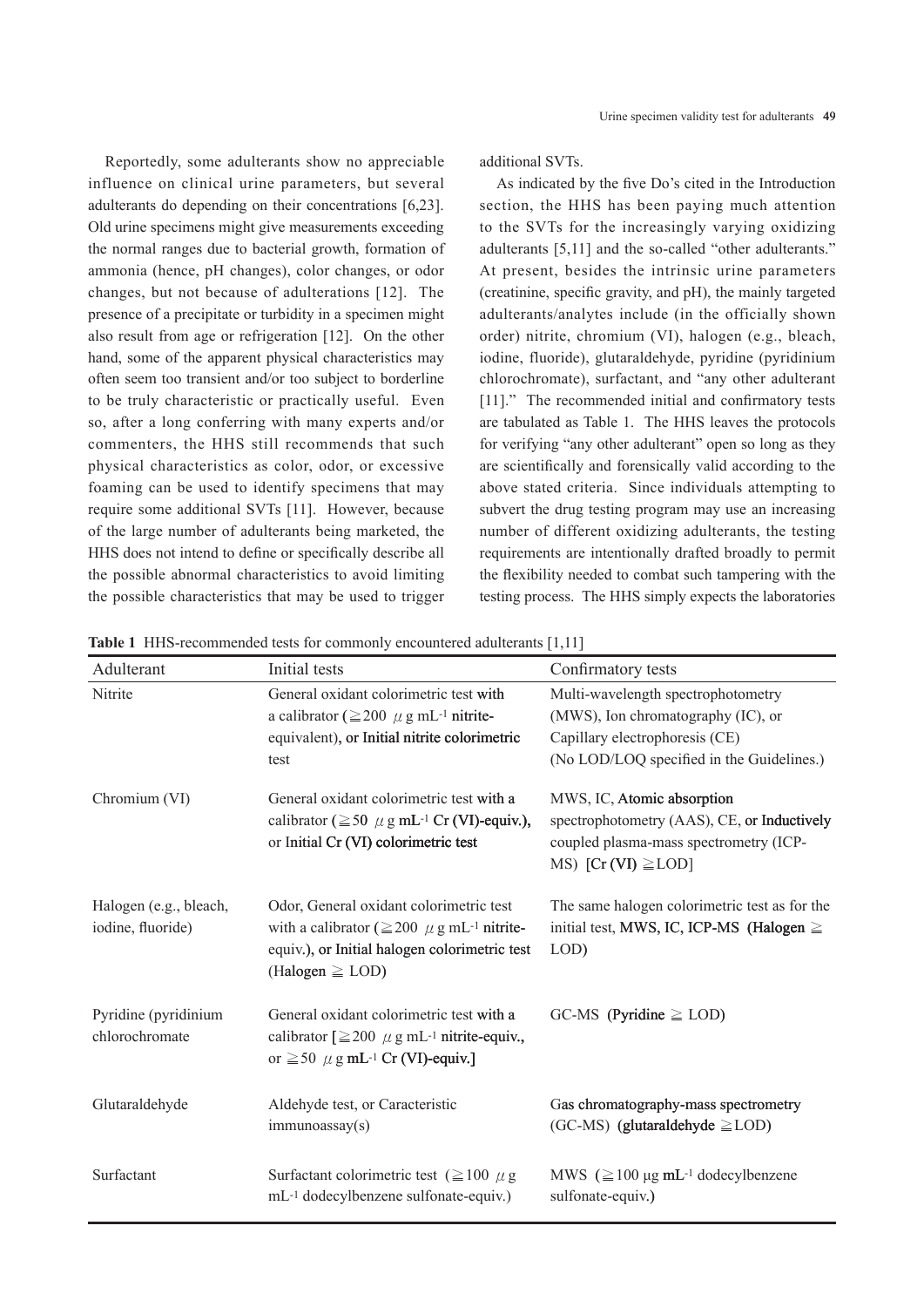to validate each adulterant test before it is used to test donor specimens, and to apply the specified quality control requirements to ensure the proper performance of each test on donor specimens.

The five clinical parameters chosen for this evaluation study are the most basic (all are covered by but do not exceed the foregoing five Do's), simplest, speediest, cheapest ones that are commercially available in Taiwan and have been supposed to be most likely to be applied to Taiwan's SVT. Being one of the 12 options available for the Roche Urisys 2400 instrument, the clarity (or turbidity) test was also automatically performed via a built-in turbidimeter. However, a closer look of the data indicated that the test performed in such a "static" fashion was far less adulteration-indicative than what would have directly, dynamically been observed on the appearances of the specimens. While it did not hurt that the clarity test on refrigerated normal urine after thawing would still show "clear" despite the presence of precipitate at the bottom, it was misleading, for example, for the test on specimens adulterated with too much alum, table salt, or chlorine bleach to still show "clear" even though some adulterants did not completely dissolve or at first produced some short-lived bubbles. Therefore, it is the real-time visual, not static instrumental, observation of specimen appearance that should be included in the routine SVT battery.

#### *Performance of color as an adulterant pre-screen parameter*

Table 2 displays in one of the columns the instrumental readings of colors obtained for urine fortified with 1.25  $\times$  and 1.75 $\times$  300-ng mL<sup>-1</sup> cutoff of Mo/Co before and after addition of appropriate adulterant at 5, 10, and 15  $% (w/w)$ . The data reflect the following facts: 1) There existed little or no difference between unadulterated drugs-containing specimens and normal urine in the yellowish color. 2) According to the Roche factorydefined normal urine color, pale yellow-yellow, while the other six adulterants did not cause critical color changes, potassium dichromate even though added at as little as 5 % (w/w) did darken the urine into unnatural reddish brown (instrumentally printed as "brown") indicating the necessity to perform additional SVTs for adulterants. We also tested the seven adulterants each at 10  $\%$  (w/w) on the foregoing four case specimens, and, as expected, the only abnormal color, reddish brown, was resulting from potassium dichromate (results unshown).

Generally speaking, measuring the color of a urine specimen is far from a scientifically standard method and

discerning an unnatural color change upon adulteration is not easy. Nevertheless, facing the increasingly wide variety of adulterants, the unique function of color as an indicator of adulteration is unsubstitutable, and is therefore highly recommended for inclusion in the routine SVT battery to see if it is required to perform further SVTs for adulterants. In this context, the Roche Urisys 2400 instrument, using its sophisticated spectrophotometry with "pale yellow-yellow" being the criterion for normal urine color, performs more objectively and reliably than variable human visual recognition.

## *Performance of creatinine as an adulterant pre-screen parameter*

Creatinine is an amino acid waste product of creatine contained in muscle tissue and found in urine. A person may attempt to foil a drug test by drinking excessive amounts of water or diuretics to dilute or "flush" the system. Therefore, too low a level or absence of creatinine in a urine specimen is indicative of sample dilution or substitution (the inclusion of creatinine measurement in the HHS SVT program was not directed toward the detection of typical adulterants [11]). On the other hand, literally, any endogenous substance that may interfere with the creatinine colorimetric test is going to produce a positive rather than negative error, raising the creatinine level above the upper limit for reporting "substituted" (creatinine  $\langle 2 \text{ mg d} L^{-1}$ , Table 3) [24], and therefore the specimen will not meet the criteria to report it as substituted. It is benefiting from such specificity that the HHS believes it is scientifically acceptable to use the same Jaffe's or modified Jaffe's colorimetric procedure for both the initial and confirmatory creatinine tests.

Unfortunately, an inherent drawback of creatinine as an adulterant pre-screen parameter is its insufficient sensitivity. Table 2 displays in one of the columns the creatinine readings obtained for the two urine spikes before and after the said adulterations and the respective after-before ratios. The data reflect the following facts: 1) All the adulterated specimens had lower creatinine levels than the unadulterated ones. For a certain adulterant, the more the added adulterant, the lower the creatinine. However, the slopes of variance were generally mild and actually did not appear linear. 2) For a certain adulterant, the creatinine reading of a specimen and its susceptibility to the influences of the adulterant did not have much to do with the drug levels in the specimen. 3) Table salt and alum, which are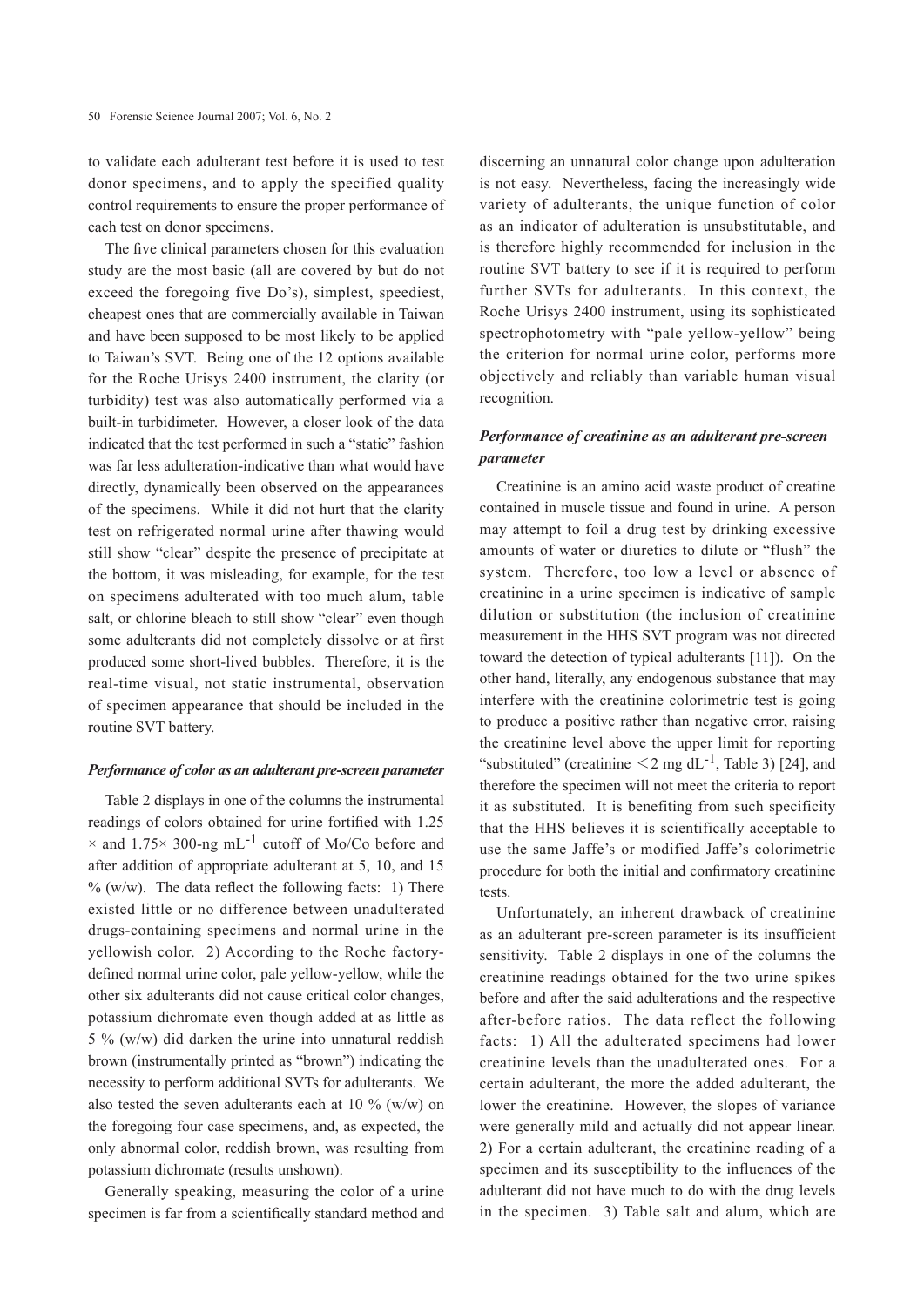Table 2 Readings <sup>a,b</sup> of color, creatinine, specific gravity, pH, and nitrite obtained for (a) normal urine, (b) morphine/ codeine-fortified (375 ng mL<sup>-1</sup> each c) urine before and after adulteration, and (c) morphine/codeine-fortified (525 ng mL<sup>-1</sup> each c) urine before and after adulteration

| Adulterant added   |    | Color d,e                                         | Creatinine                                                   | Spec. gravity <sup>g,h</sup> | $pH^{i,j}$       | Nitrite $k$ |
|--------------------|----|---------------------------------------------------|--------------------------------------------------------------|------------------------------|------------------|-------------|
| $(\% , w/w)$       |    |                                                   | $\left[\text{mg d} \text{L}^{\text{-1}}\right]^{\text{f,g}}$ |                              |                  |             |
| (a) Normal urine   |    | Pale yellow                                       | 80.5                                                         | 1.014                        | 7.0              |             |
|                    |    | (b) Mo/Co-fortified (375 ng $mL^{-1}$ each) urine |                                                              |                              |                  |             |
| Unadulterated      |    | Pale yellow                                       | 78.5 (1.00)                                                  | 1.015(1.000)                 | $7.0 (\pm 0)$    |             |
| Table salt e       | 5  | Yellow                                            | 78.2 (0.99)                                                  | 1.037(1.022)                 | $7.0 (\pm 0)$    |             |
|                    | 10 | Yellow                                            | 76.3 (0.97)                                                  | 1.052(1.037)                 | 6.5 $(\pm 0.5)$  |             |
|                    | 15 | Yellow                                            | 73.7 (0.94)                                                  | 1.086(1.067)                 | 6.5 ( $\pm$ 0.5) |             |
|                    | 5  | Pale yellow                                       | 77.7 (0.99)                                                  | 1.015(1.000)                 | 6.5 $(\pm 0.5)$  |             |
| Liquid soap        | 10 | Pale yellow                                       | 73.7 (0.94)                                                  | 1.016(1.001)                 | 6.5 ( $\pm$ 0.5) |             |
|                    | 15 | Pale yellow                                       | 70.8 (0.90)                                                  | 1.016(1.001)                 | 6.3 $(\pm 0.7)$  |             |
| Chlorine<br>bleach | 5  | Pale yellow                                       | 69.0(0.88)                                                   | 1.016(1.002)                 | $8.0 (+1.0)$     | 土           |
|                    | 10 | Pale yellow                                       | 56.6(0.72)                                                   | 1.019(1.004)                 | $8.5 (+1.5)$     | $\pm$       |
|                    | 15 | Pale yellow                                       | 55.9(0.71)                                                   | 1.021(1.006)                 | $9.0 (\pm 0)$    | $\pm$       |
| Vitali soda        | 5  | Pale yellow                                       | 76.6 (0.98)                                                  | 1.015(1.000)                 | $7.0 (\pm 0)$    |             |
| water              | 10 | Pale yellow                                       | 72.5(0.93)                                                   | 1.018(1.003)                 | $7.0 (\pm 0)$    |             |
|                    | 15 | Pale yellow                                       | 67.3 (0.86)                                                  | 1.019(1.004)                 | $7.0 (\pm 0)$    |             |
|                    | 5  | Pale yellow                                       | 77.0 (0.98)                                                  | 1.027(1.012)                 | $5.0(-2.0)$      |             |
| Alum               | 10 | Pale yellow                                       | 75.4 (0.96)                                                  | 1.032(1.017)                 | $5.0 (\pm 2.0)$  |             |
|                    | 15 | Pale yellow                                       | 73.0 (0.93)                                                  | 1.034(1.019)                 | 5.0 $(\pm 2.0)$  |             |
|                    | 5  | Pale yellow                                       | 75.8 (0.97)                                                  | 1.013(0.999)                 | $7.0 (\pm 0)$    |             |
| Tap water          | 10 | Pale yellow                                       | 72.4 (0.93)                                                  | 1.012(0.997)                 | $7.0 (\pm 0)$    |             |
|                    | 15 | Pale yellow                                       | 66.9 (0.86)                                                  | 1.012(0.997)                 | $7.0 (\pm 0)$    |             |
|                    | 5  | <b>Brown</b>                                      | 75.8 (0.97)                                                  | 1.038(1.023)                 | 6.5 $(\pm 0.5)$  | 土           |
| Potassium          | 10 | <b>Brown</b>                                      | 75.5 (0.96)                                                  | 1.048(1.033)                 | 6.5 ( $\pm$ 0.5) | $+$         |
| dichromate         | 15 | <b>Brown</b>                                      | 71.3 (0.91)                                                  | 1.051(1.036)                 | $6.5 (\pm 0.5)$  | $\pm$       |

(To be cont'd)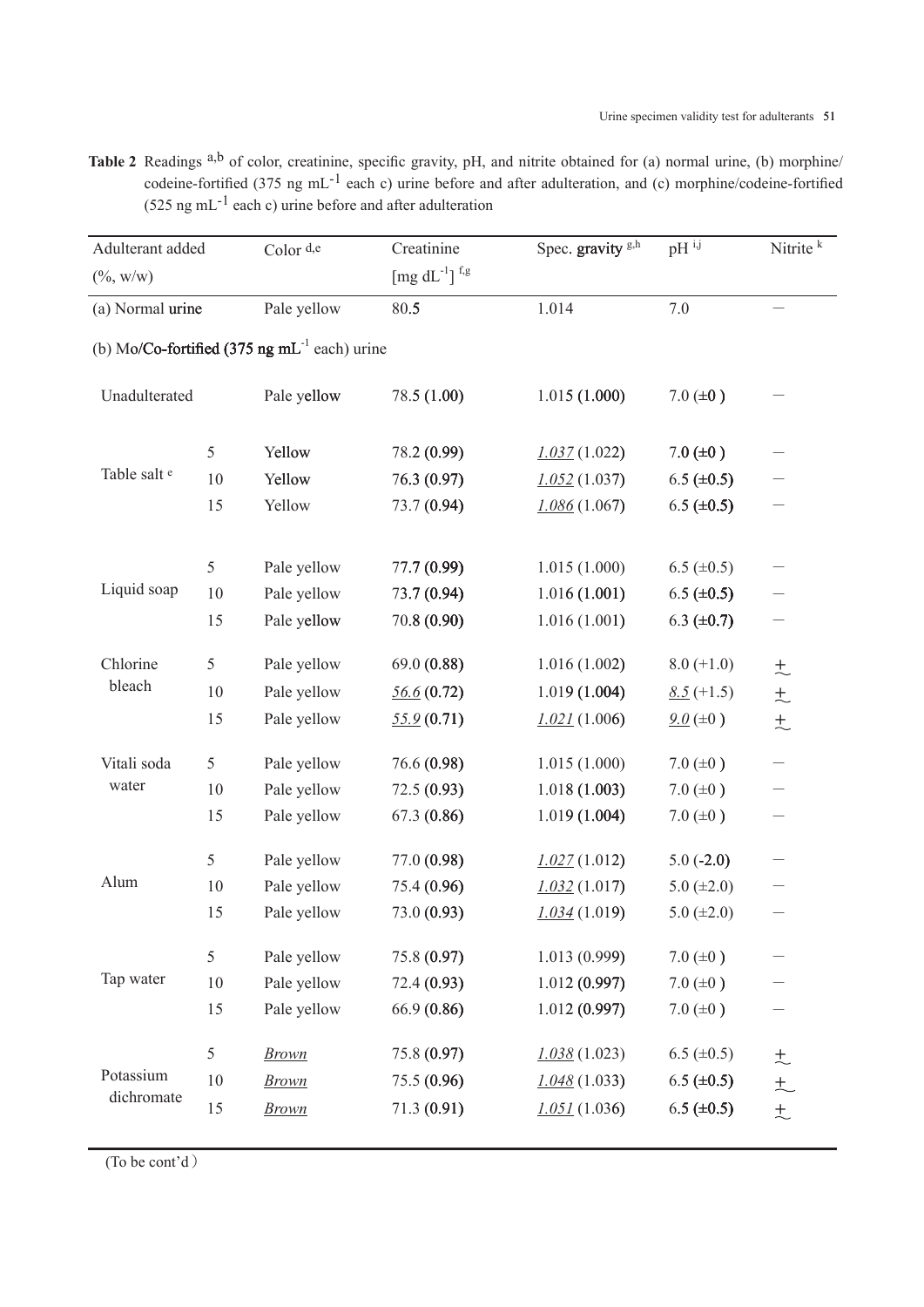# **Table 2 (Cont'd)**

| Adulterant added<br>$(\% , w/w)$                   |        | Color $d,e$  | Creatinine<br>[mg $dL^{-1}$ ] <sup>f,g</sup> | Spec. gravity <sup>g,h</sup> | $pH^{i,j}$        | Nitrite <sup>k</sup>     |  |
|----------------------------------------------------|--------|--------------|----------------------------------------------|------------------------------|-------------------|--------------------------|--|
| (c) Mo/Co-fortified (525 ng mL $^{-1}$ each) urine |        |              |                                              |                              |                   |                          |  |
| Unadulterated                                      |        | Pale yellow  | 78.3 (1.00)                                  | 1.015(1.000)                 | $7.0 (\pm 0)$     |                          |  |
| Table salt                                         | 5      | Yellow       | 77.3 (0.99)                                  | 1.038(1.023)                 | $7.0 (\pm 0)$     |                          |  |
|                                                    | 10     | Yellow       | 75.6 (0.97)                                  | 1.056(1.040)                 | $6.5 (\pm 0.5)$   |                          |  |
|                                                    | 15     | Yellow       | 74.2 (0.95)                                  | 1.089(1.073)                 | $6.5 \ (\pm 0.5)$ |                          |  |
| Liquid soap                                        | 5      | Pale yellow  | 71.8 (0.92)                                  | 1.015(1.000)                 | 6.5 $(\pm 0.5)$   |                          |  |
|                                                    | 10     | Pale yellow  | 68.8 (0.88)                                  | 1.016(1.001)                 | $6.5 (\pm 0.5)$   |                          |  |
|                                                    | 15     | Pale yellow  | 66.3 (0.85)                                  | 1.017(1.002)                 | 6.3 $(\pm 0.7)$   |                          |  |
| Chlorine<br>bleach                                 | 5      | Pale yellow  | 63.7(0.81)                                   | 1.017(1.002)                 | $8.0 (+1.0)$      | $\pm$                    |  |
|                                                    | 10     | Pale yellow  | 56.4(0.72)                                   | 1.019(1.004)                 | $8.5 (+1.5)$      | $\pm$                    |  |
|                                                    | 15     | Pale yellow  | 50.8(0.65)                                   | 1.021(1.006)                 | $8.8 (+1.8)$      | $\pm$                    |  |
|                                                    | 5      | Pale yellow  | 74.7 (0.95)                                  | 1.016(1.001)                 | $7.0 (\pm 0)$     |                          |  |
| Vitali soda<br>water                               | $10\,$ | Pale yellow  | 70.4 (0.90)                                  | 1.018(1.003)                 | $7.0 (\pm 0)$     |                          |  |
|                                                    | 15     | Pale yellow  | 66.8 (0.85)                                  | 1.019(1.004)                 | 7.0 $(\pm 0)$     |                          |  |
|                                                    | 5      | Pale yellow  | 75.0 (0.96)                                  | 1.028(1.013)                 | $5.0(-2.0)$       |                          |  |
| Alum                                               | $10\,$ | Pale yellow  | 73.5 (0.94)                                  | 1.032(1.017)                 | $5.0(-2.0)$       |                          |  |
|                                                    | 15     | Pale yellow  | 72.1 (0.92)                                  | 1.034(1.019)                 | $5.0(-2.0)$       |                          |  |
| Tap water                                          | 5      | Pale yellow  | 74.0 (0.95)                                  | 1.014(0.999)                 | $7.0 (\pm 0)$     |                          |  |
|                                                    | 10     | Pale yellow  | 70.1 (0.90)                                  | 1.013 (0.998)                | $7.0 (\pm 0)$     |                          |  |
|                                                    | 15     | Pale yellow  | 66.9 (0.85)                                  | 1.012(0.997)                 | $7.0 (\pm 0)$     | $\overline{\phantom{0}}$ |  |
|                                                    | 5      | <b>Brown</b> | 73.8 (0.94)                                  | 1.039(1.024)                 | $6.5(-0.5)$       | 土                        |  |
| Potassium<br>dichromate                            | 10     | <b>Brown</b> | 72.0 (0.92)                                  | 1.047(1.032)                 | $6.5(-0.5)$       | $\pm$                    |  |
|                                                    | 15     | <b>Brown</b> | 70.6 (0.90)                                  | 1.051(1.035)                 | $6.5(-0.5)$       | $\pm$                    |  |

<sup>a</sup> All numerical readings are means of duplicate analyses on two separate aliquots; all non-numerals are appropriate first-coming consensuses obtained on two successive aliquots.

<sup>b</sup> Italicized, underlined readings are abnormal indicating specimen alteration.

 $c$  Equivalent to 125 % and 175 %, respectively, of the 300-ng mL<sup>-1</sup> cutoff.

<sup>d</sup> The colors actually denoted in this table were defined by the instrument itself rather than variable human visual recognition.

- <sup>e</sup> Roche factory-defined normal range: pale yellow-yellow.
- f Beckman factory-set normal range:  $60-250$  mg dL<sup>-1</sup>.
- <sup>g</sup> Shown in parentheses are adulterated-unadulterated ratios.
- <sup>h</sup> Roche factory-set normal range: 1.010-1.020.
- <sup>i</sup> Roche factory-set normal range: 5.0-8.0.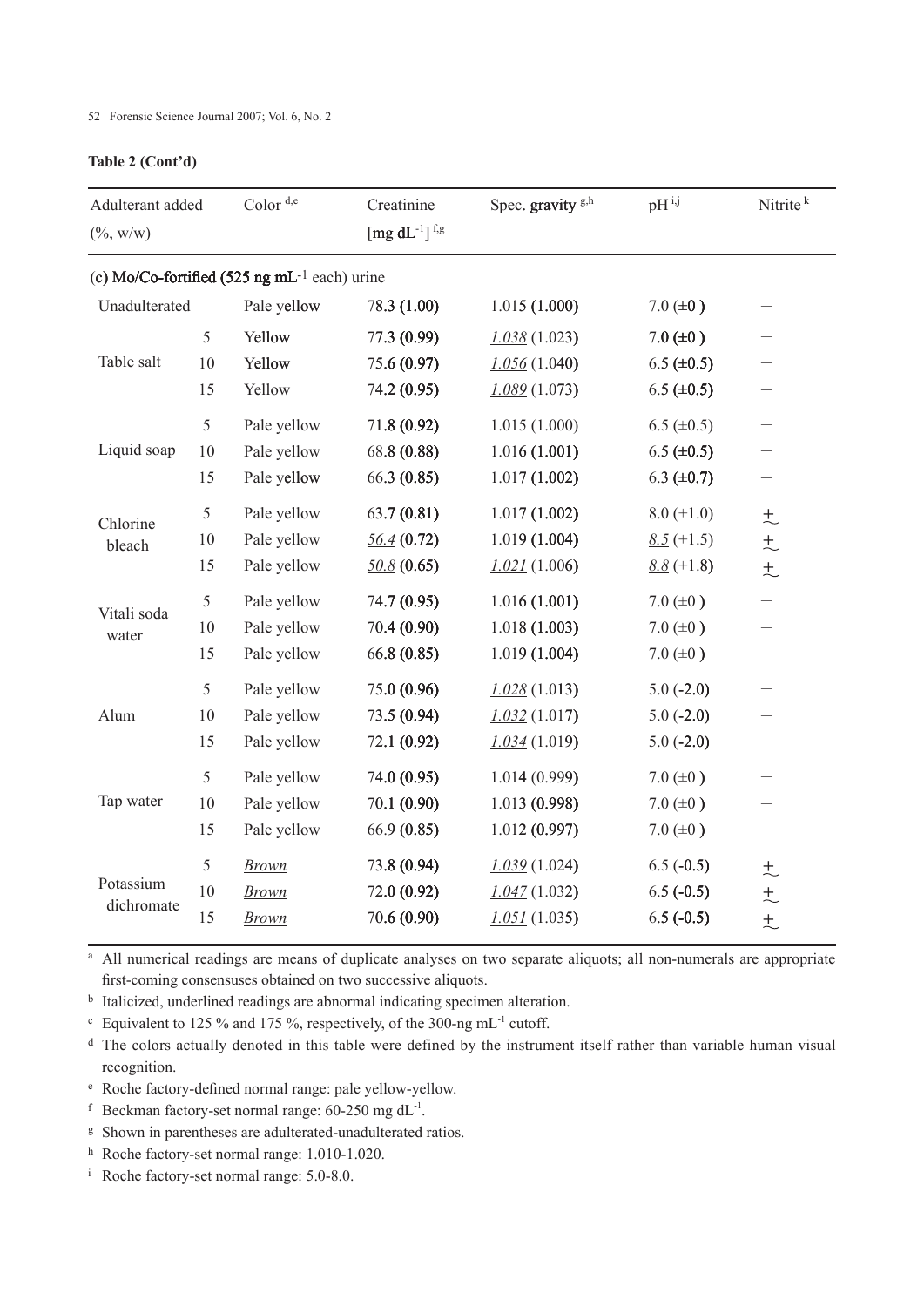**Table 3** Comparison of HHS criteria, instrument manufacturer-set normal ranges, and this study's data ranges with regard to the five evaluated urine parameters for pre-screening adulterants

| Urine parameter         | Principle(s) of measurement                                                                                                                                                                                                                                                                            | Criteria                                                                                                                                                                                                                                                                                                                                                                                                                                                                                                                                                                                                                                                                                                                                                                                |  |  |
|-------------------------|--------------------------------------------------------------------------------------------------------------------------------------------------------------------------------------------------------------------------------------------------------------------------------------------------------|-----------------------------------------------------------------------------------------------------------------------------------------------------------------------------------------------------------------------------------------------------------------------------------------------------------------------------------------------------------------------------------------------------------------------------------------------------------------------------------------------------------------------------------------------------------------------------------------------------------------------------------------------------------------------------------------------------------------------------------------------------------------------------------------|--|--|
| Color                   | Does not define or specifically describe all the possible abnormal characteristics to avoid limiting the possible<br>characteristics that may be used to trigger additional SVTs.                                                                                                                      |                                                                                                                                                                                                                                                                                                                                                                                                                                                                                                                                                                                                                                                                                                                                                                                         |  |  |
| Creatinine <sup>a</sup> | Colorimetry on initial and confirmatory tests on two<br>separate aliquots.                                                                                                                                                                                                                             | <b>Substituted:</b> Creat. $\leq 2$ mg dL <sup>-1</sup> and sp. gravity $\leq 1.0010$<br>or $\geq$ 1.0200 on both initial and confirmatory creat. tests and<br>on both init, and confirm. Sp. gravity tests on two separate<br>aliquots.                                                                                                                                                                                                                                                                                                                                                                                                                                                                                                                                                |  |  |
| Specific gravity a      | Refractometry on initial and confirmatory tests on two<br>separate aliquots (one control at 1.0020, one control in<br>1.0040-1.0180, one control in 1.0200-1.0250).                                                                                                                                    | Dilute: $2 \text{ mg dL}^{-1} \le \text{creat.} < 20 \text{ mg dL}^{-1}$ and $1.0010 \le \text{sp.}$<br>gravity $\leq 1.0030$ on a single aliquot.<br>Invalid result: Inconsistent creat. conc. and sp. gravity<br>results obtained.                                                                                                                                                                                                                                                                                                                                                                                                                                                                                                                                                    |  |  |
| PH                      | Initial test: Colorimetry or pH meter (two calibrators<br>at 3, 1; five controls in 2-2.8, 3.2-4, 4.5-9, 10-10.8,<br>$11.2 - 12$ ).<br>Confirmatory test: pH meter (two calibrators at 4, 7,<br>two controls in 2-2.8, 3.2-4; or two calibrators at 7, 10,<br>two controls in 10-10.8, 11.2-12).       | <b>Adulterated:</b> $pH < 3$ or $\ge 11$ on init. <b>and confirm.</b> tests on<br>two separate aliquots.<br>Invalid result: $3 \leq pH < 4.5$ or $9 \leq pH < 11$ on init. and<br>confirm. tests on two separate aliquot.                                                                                                                                                                                                                                                                                                                                                                                                                                                                                                                                                               |  |  |
| Nitrite                 | Initial test: General oxidant colorimetric test with a<br>calibrator ( $\geq$ 200 $\mu$ g mL <sup>-1</sup> nitrite-equiv.), or Initial<br>nitrite colorimetric test.<br>Confirmatory test: Multi-wavelength<br>spectrophotometry (MWS), Ion chromatography (IC),<br>or Capillary electrophoresis (CE). | Initial cutoff: $\geq$ 200 µg mL <sup>-1</sup><br>Confirmatory cutoff: $\geq$ 500 µg mL <sup>-1</sup> (No LOD/LOQ<br>specified in the Guidelines.)<br>Adulterated : Nitrite $\geq$ 500 µg mL <sup>-1</sup> on either nitrite<br>colorimetric test or general oxidant colorimetric test for<br>init. test on 1st aliquot, and a different confirm. test on 2nd<br>aliquot.<br><b>Invalid result:</b> Nitrite $\geq$ 200 µg mL <sup>-1</sup> on nitrite colorimetric<br>test or $\geq$ 200 µg mL <sup>-1</sup> nitrite-equiv. on general oxidant<br>colorimetric test for both init. and confirm. test; or using<br>either init. test and nitrite $\geq$ 200 µg mL <sup>-1</sup> but <500 µg mL <sup>-1</sup><br>for a different confirmatory test on two separate aliquots. <sup>b</sup> |  |  |

(a) HHS criteria [1,11]

(b) Instrument manufacturer-set normal ranges, and this study's data ranges <sup>c</sup>

| Urine parameter  | Principle of measurement                         | Factory-set normal range   | This study's data range |                                             |
|------------------|--------------------------------------------------|----------------------------|-------------------------|---------------------------------------------|
|                  |                                                  |                            | Unadulterated           | Adulterated d                               |
| Color            | Colorimetry on blank pad of test strip           | Pale yellow-Yellow         | Pale yellow             | Pale yellow- <i>Brown</i>                   |
| Creatinine       | Colorimetry based on formation of red<br>complex | 60-250 mg dL <sup>-1</sup> | 78.2-78.8 mg $dL^{-1}$  | $\frac{49.8}{10}$ -78.2 mg dL <sup>-1</sup> |
| Specific gravity | Refractometry                                    | $1.010 - 1.020$ e          | 1.015e                  | $1.012 - 1.086$ <sup>e</sup>                |
| <b>PH</b>        | Colorimetry on test strip                        | 5.0-8.0 $f$                | 7.0 f                   | 5.0-9.0 $f$                                 |
| Nitrite          | Colorimetry on test strip (Griess test)          | $-g$                       | $-g$                    | $-$ , $\pm$ , $\mathbf{g}$                  |

<sup>a</sup> By HHS convention, every specimen's creatinine and specific gravity, which are mutually supporting, must be reported together.

<sup>b</sup> The relatively recent inclusion of the range of 200-500  $\mu$ g mL<sup>-1</sup> for reporting "invalid results" is aimed to deter the new trend that more and more adulterants are being produced containing those amounts of nitrite mixed with other oxidant compounds in an effort to avoid detection.

<sup>c</sup> Taiwan official version of forensic drug testing program has not yet included the SVT policy.

<sup>d</sup> Italicized, underlined readings are abnormal indicating specimen alteration.

e The instrument allows the values to be reported to only three decimal places.

 $f$  The instrument allows the pH values to be displayed only at intervals of 0.5.

<sup>g</sup> Threshold:  $150 \mu g \text{ mL}^{-1}$ .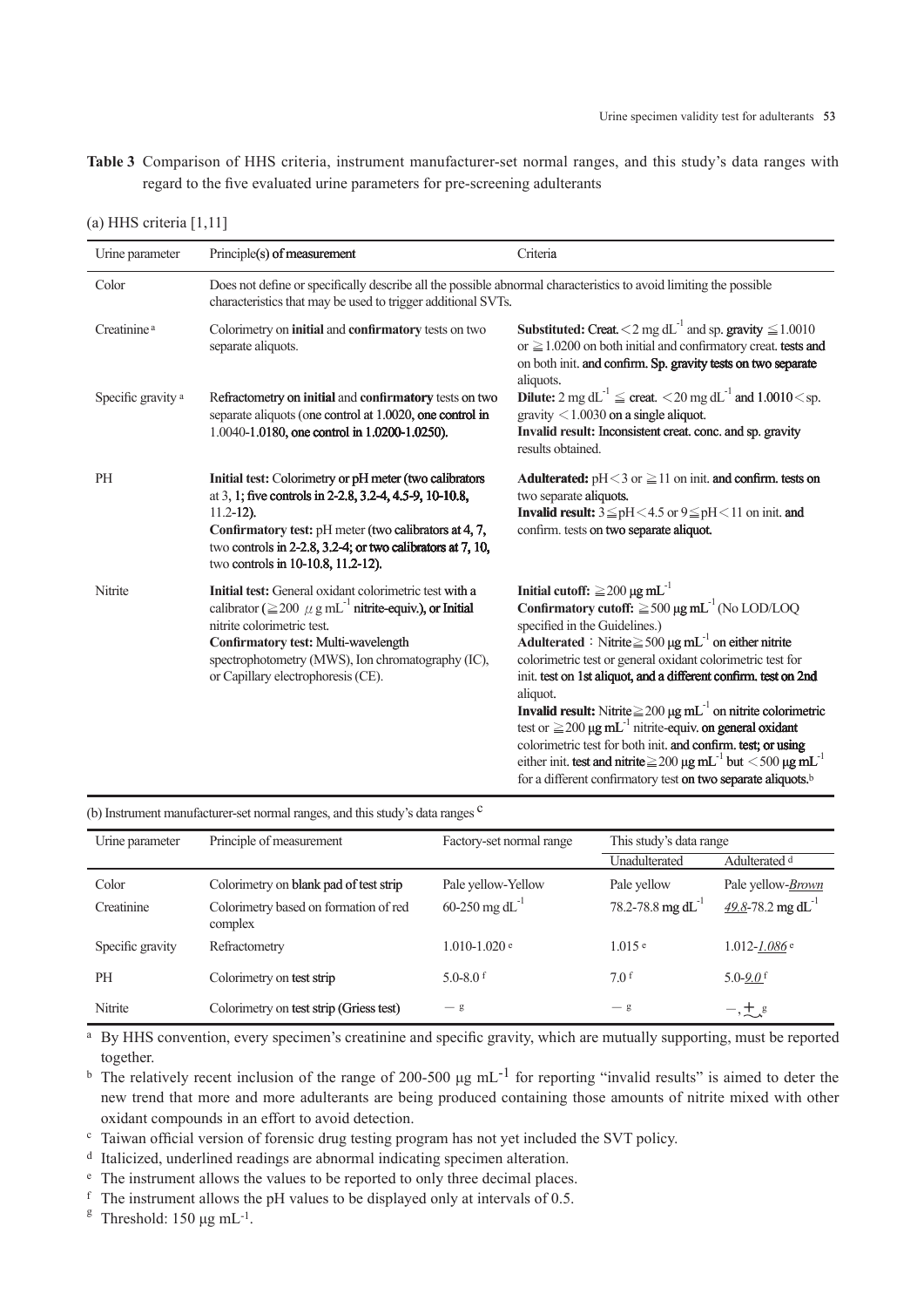chemically more inert and are added as powder, showed less negative influences on the creatinine. 4) Except for those adulterated with chlorine bleach (an oxidant) at 10 and 15 % (w/w), according to the Beckman factoryset normal creatinine range,  $60-250$  mg  $dL^{-1}$ , all the other adulterated spikes remained "normal," but liquid adulterants like tap water, drinking soda water, and liquid soap when added at more than 15 % (w/w) would dilute the creatinine so substantially as to somewhat approach the  $60$ -mg dL<sup>-1</sup> cutoff. Although chlorine bleach as a degrading oxidant showed a remarkable negative influence on the creatinine, the also oxidizing potassium dichromate at ca. pH 6.5 did not decrease the creatinine appreciably, indicating even lower pH needed for effective oxidation of creatinine. If a lower cutoff like 50, 20, or 5 mg  $dL^{-1}$ , as suggested by some other researchers [18], or the HHS criteria (Table 3) had been adopted, the discriminating power would have got even worse. Nevertheless, no matter how hard to "fully prove" the intention of dilution, the pre-screen could always be improved. We also tested the seven adulterants each at 10 % (w/w) on the four case specimens, and the corresponding creainine readings (unshown) featured essentially the same characteristics.

Also employing colorimetry, the Beckman instrument is convenient and qualifies for both the initial and confirmatory creatinine tests. However, by the HHS convention, creatinine is not used for reporting "adulterated." And judging from the fact that all our post-adulteration creatinine numerals are far greater than the HHS 20-mg  $dL^{-1}$  cutoff, the probability for creatinine to detect what the HHS call "dilution" or "substitution" is low. Now that creatinine has seen in Table 2 some sensitivity to the addition of such degrading adulterant as chlorine bleach, we would suggest each laboratory, while retaining and complying with the HHS provisions for reporting "substituted," "dilute," and "invalid results" for extreme cases, just put some emphasis on using creatinine as an indicator of sample alteration with a reasonably tolerant cutoff (e.g.,  $\leq 60$  mg dL<sup>-1</sup> or  $\leq 65$ mg  $dL^{-1}$ ) to see if it is necessary to perform additional SVTs for degrading or diluting adulterants. Regardless, the existing Beckman factory-set normal range of creatinine needs to be further specified.

### *Performance of specific gravity as an adulterant prescreen parameter*

By the HHS convention, urine drug testing specimens with abnormal specific gravity values indicate specimen

dilution or substitution. However, the inclusion of specific gravity in the SVT program was not directed toward the detection of typical adulterants.

In a column of Table 2 are displayed the measured specific gravity values for the said spikes before and after the said adulterations, as well as the respective afterbefore ratios. The data reflect the following facts: 1) For a certain adulterant, the specific gravity of a specimen and its susceptibility to the influences of the adulterant did not have much to do with the drug levels in the specimen. 2) Except for tap water that decreased the specific gravity of urine, all the other six adulterants went the opposite way, with table salt, chlorine bleach, alum, and potassium dichromate (which all contain relatively heavier atoms like chlorine, aluminum, potassium, and/or chromium) increasing the specific gravity more. 3) According to the Roche factory-set normal range of specific gravity, 1.010-1.020, while the specimens remained "normal" at up to 15  $\%$  (w/w) of adulteration with tap water, liquid soap, or drinking soda water, they did become heavier than "normal" when adulterated with table salt, alum, or potassium dichromate at as little as 5 % (w/w), or adulterated with chlorine bleach at 15 % (w/w). We also tested the seven adulterants each at 10  $\%$  (w/w) on the four case specimens, and the specific gravity values all came out (unshown) without significant differences from the spike counterparts.

The HHS directs that all certified laboratories must use refractometry to perform both the initial and confirmatory specific gravity tests on two separate aliquots [11]. A refractometer is considered a reference instrument (i.e., a method to which other tests are compared) by the scientific community. When properly calibrated (Table 3), it gives extremely accurate results and allows specific gravity values to be reported to four decimal places, i.e., within 10-4 from the cutoff rather than being essentially a "yes" or "no" answer. Further, the creatinine and specific gravity of a specimen, being mutually supporting for reporting SVT results and measured based on different scientific principles, must be reported in combination (see Table 3 for HHS criteria). If a specimen is diluted or substituted, its creatinine and specific gravity values are to be so diminished or so divergent as to be inconsistent with normal human urine.

Although the said Roche instrument employs refractometry for measuring specific gravity, it allows the values to be reported to only three decimal places and qualifies for neither the HHS initial nor confirmatory specific gravity test. On the other hand, the relevant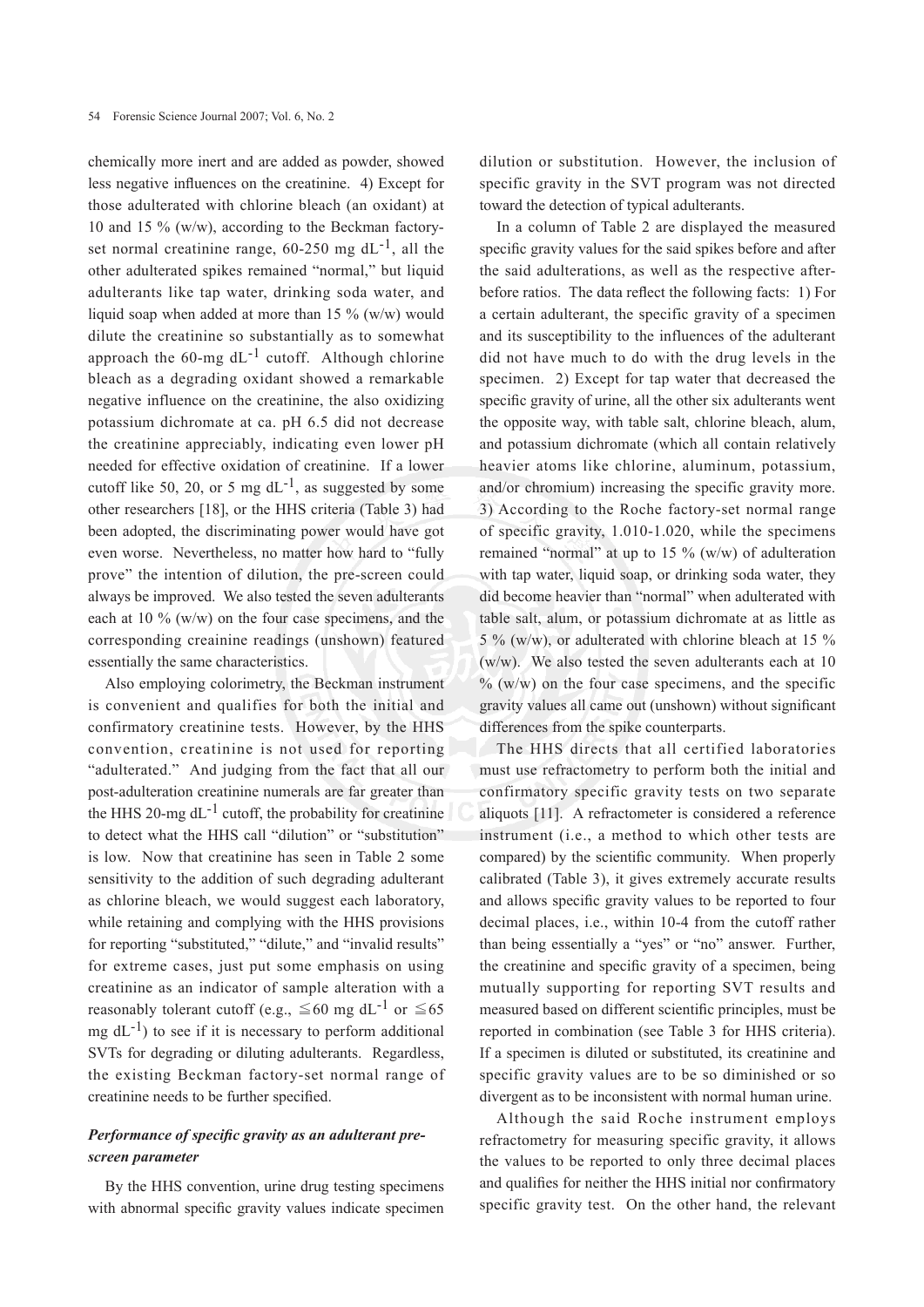HHS provisions made up of combined creatinine-specific gravity criteria seem to be inclined all the way toward the forensic validity and rigidity of a confirmatory test making none of the data pairs obtained in this study constitute a real so-called "substituted," "dilute," or "invalid result." (Particularly because the creatinine data are all much greater than the HHS 20-mg  $dL^{-1}$  cutoff.) As such, it is suggested again that each laboratory, while retaining and complying with the HHS provisions for conclusively reporting "substituted," "dilute," and "invalid results" for extreme cases, just put some emphasis on using specific gravity as a pre-screening indicator of sample alteration with a properly narrowed criterion for normal urine (e.g., 1.0100-1.0200) to see if it is necessary to perform additional SVTs for weightincreasing or decreasing adulterants. At all events, the existing Roche factory-set criterion of specific gravity needs to be further specified.

## *Performance of pH as an adulterant pre-screen parameter*

The measurement of pH tests for the presence of acidic or alkaline adulterants in urine. Because pH values represent a logarithmic scale, any small difference in pH represents a large difference in the specimen condition, and any pH value outside the normal range may indicate the specimen has been adulterated or altered somehow. The HHS Guidelines does not include the use of pH values for reporting "dilute" or "substitution."

In a column of Table 2 are listed the measured pH values of the four spikes before and after the said adulterations and the respective differences of after minus before. The data reflect the following facts: 1) For a certain adulterant, the pH of a specimen and its susceptibility to the influences of the adulterant did not have much to do with the drug levels in the specimen. 2) As expected from the noted pH  $12.0 \pm 0.5$  on the bottle label, chlorine bleach turned out to be the only tested adulterant that when added at more than 10  $\%$  (w/w) would lift the urine pH to exceed the upper limit of the Roche factory-set normal pH range, 5.0-8.0. However, it should be recalled that formation of ammonia-like species in old specimens might also raise the pH. The other six adulterants typically made the urine weakly acidic, with alum being the only one capable of acidifying the urine down to marginal pH 5.0 indicating a likelihood of adulteration. Again, if any stricter criteria for abnormal urine (see below) or broader criteria for normal urine (e.g., 4.5-8.0, 4.0-9.0, etc. [18]) had been

adopted, then even fewer adulterants would have been detected. We also tested the seven adulterants each at 10  $\%$  (w/w) on the four case specimens, and the pH values all came out (unshown) without significant differences from the spike counterparts.

Although the number of specimens actually reported with a pH too low or too high is small, the HHS still believes it is required that a laboratory determine the pH for every specimen tested [11], because elimination of this requirement would allow the use of adulterants that alter the pH interfering with obtaining a valid drug or adulterant test result. In the light of quality test, the HHS would recommend using a pH meter for both the initial and confirmatory pH tests because it is considered a reference method by the scientific community, is a highly reliable instrument, and gives extremely accurate results when properly calibrated. However, having understood the fact that most laboratories want the SVTs to be costeffective, the HHS then recommends using colorimetry (which is readily automated but has a narrow dynamic range and do not sufficiently support the pH cutoffs) for the initial pH test and using a pH meter (a reference yet manual instrument usually capable of measuring pH to one decimal place) for the confirmatory pH test. The initial colorimetric pH test should be performed with the entire pH range covered with appropriate calibrators and controls (Table 3) and the confirmatory pH meter test may use calibrators and controls that are focused on either the lower or upper decision point, as appropriate (Table 3). The HHS criteria for reporting "adulterated" and "invalid result" are shown in Table 3.

Despite using colorimetry for measuring pH, the said Roche instrument suffered setback due to insufficient sensitivity and poor calibration, which allowed the pH values to be displayed only at intervals of 0.5. Unless the instrumentation can be upgraded, this measuring procedure will not qualify for even the initial pH test by the HHS convention. Also, the said Roche factory-set normal pH range is too rough to be practical.

## *Performance of nitrite as an adulterant pre-screen parameter*

Nitrite was specifically targeted by the HHS to test for such oxidizing adulterants as "Klear" and "Whizzies" which are commercially available in the States but not commonly encountered in Taiwan. Relatively large amounts of nitrite are not normally found in random urine. Values of 1.0-50.0  $\mu$ g mL<sup>-1</sup> may indicate a urinary tract infection or bacterial growth following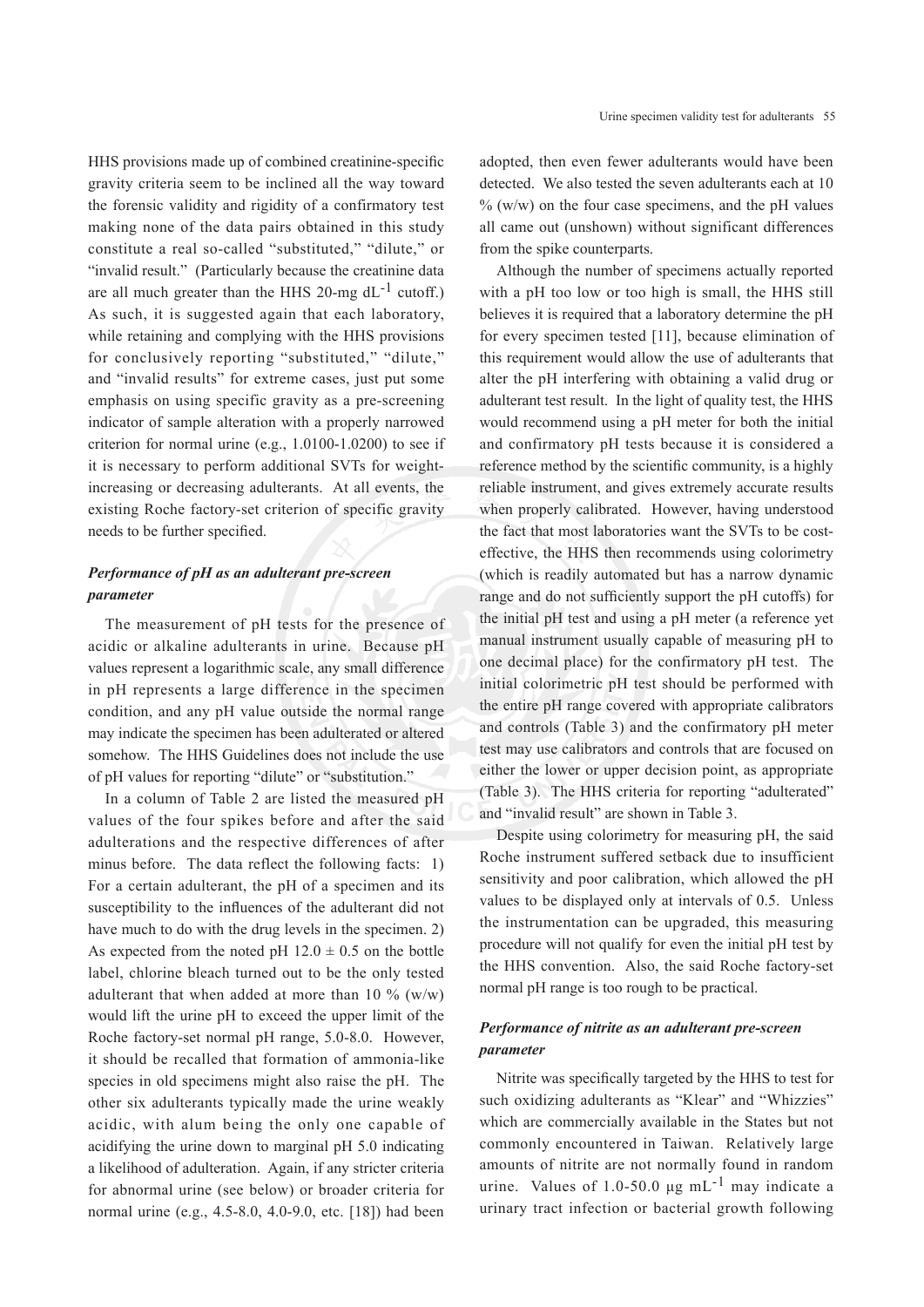improper storage of the specimen [18,19]. Other natural sources shall produce at most 129 μg mL<sup>-1</sup> of nitrite [19], based on which the Roche instrument considers it an indication of sample adulteration if urinary nitrite is above 150  $\mu$ g mL<sup>-1</sup> (HHS cutoffs shown in Table 3).

Setting 150 μg mL-1 as the threshold, Table 2 shows in one of the columns the nitrite positives/negatives for the four spikes before and after the said adulterations. The data reflect the following facts: 1) For a certain adulterant, the nitrite sign of a specimen and its susceptibility to the influences of the adulterant was irrelevant to the drug levels in the specimen. 2) While the other five adulterants always made the specimens show nitrite-negative, both chlorine bleach and potassium dichromate resulted exclusively in nitrite-positive. The latter situation might at first sight look strange or even conflicting in the usual sense that 1) any trace of endogenous or newly generated nitrite should have been oxidized to nitrate by the excessive oxidizing chlorine bleach giving nitrite-negative; 2) although potassium dichromate at ca. pH 6.5 might not oxidize nitrite to nitrate (the Eo for nitrate to nitrite is 0.934), it's addition should still hardly cause strikingly false nitrite-positive. However, a literature search using in combination such keywords as Griess test, false positive, nitrification, nitrite formation, oxidation, ammonia, amine, etc. did return hundreds of reports talking about various nitrification reactions in urinary or aqueous systems (sample references: [20-23]) suggesting that, with the catalysis of some bacteria or chemical substances (it should be kept in mind that literally countless bacteria and thousands of compounds are present in urine), more nitrite could have also originated from in-vitro oxidation of urinary ammonia, amines, hydroxylamines, etc. by such oxidizing adulterants as chlorine bleach and potassium dichromate. If this is really the case, then, in addition to testing for nitrite-containing adulterants, nitrite can also make a useful indicator for the presence of non-nitrite oxidizing adulterants. We also tested the seven adulterants each at 10  $\%$  (w/w) on the four case specimens, and the results (unshown) turned out to be the same as the spike counterparts.

With its existing functional capability, the said Roche instrument, which makes use of a Griess test strip to perform nitrite colorimetric test, can hardly qualify for even the HHS initial nitrite test (Table 3) unless the instrumentation is upgraded to allow displaying numerical results instead of just showing positive/ negative signs.

# **Conclusions**

The results obtained in this study demonstrated that, when used alone, none of the five evaluated clinical urine parameters was all-sensitive to the seven tested Taiwan-produced adulterants in urine. However, according to the instrument-factory-set criteria adopted in this study for recognizing normal urine (which was relatively rough), the combinative use of the five parameters was able to pre-detect the abnormities of the specimen (but not identify the adulterant itself) caused by the addition of over 5 %  $(w/w)$  of table salt (specific gravity increased), alum (specific gravity increased), or potassium dichromate (color turned brown and specific gravity increased), and by over 10  $\%$  (w/w) of chlorine bleach (creatinine lowered, specific gravity increased, and pH raised), while only showing different degrees of promise of the like toward the other three liquid adulterants provided larger amounts were added (color, creatinine, and specific gravity all diluted). For a certain adulterant, the five parameters and their susceptibility to the influences of the adulterant did not have much to do with the kinds and levels of the tested drugs in the specimen.

If the much stricter HHS criteria had been adopted, none of the total of 42 (i.e.,  $3 \times 7 \times 2$ ) test entries would have constituted a real so-called "adulterated," "substituted," "dilute," or "invalid result." However, to the best of our knowledge, scarcely any other parameter could have ever been more basic yet tested sharper than the evaluated five, and this pre-screening procedure is practically necessary for high-volume laboratories. Considering the actual overall efficiency, we would suggest that, while retaining and complying with those strict HHS provisions, each laboratory just cover as many clinical parameters and physical characteristics of urine and place some emphasis on using them as pre-screening indicators to probably trigger additional specific SVTs including the confirmatory tests of nitrite, chromium (VI), halogen, glutaraldehyde, pyridine, surfactant, and any others if necessary. In so doing, some specimens that are suspected of "substituted," "dilute," or "invalid result" but just do not fall within the corresponding HHS narrow window may finally turn out to be exactly "adulterated." In other words, it will be helpful for each laboratory to make the criteria for pre-screening suspected specimens reasonably tolerant so that probable adulterants won't be missed as false negatives.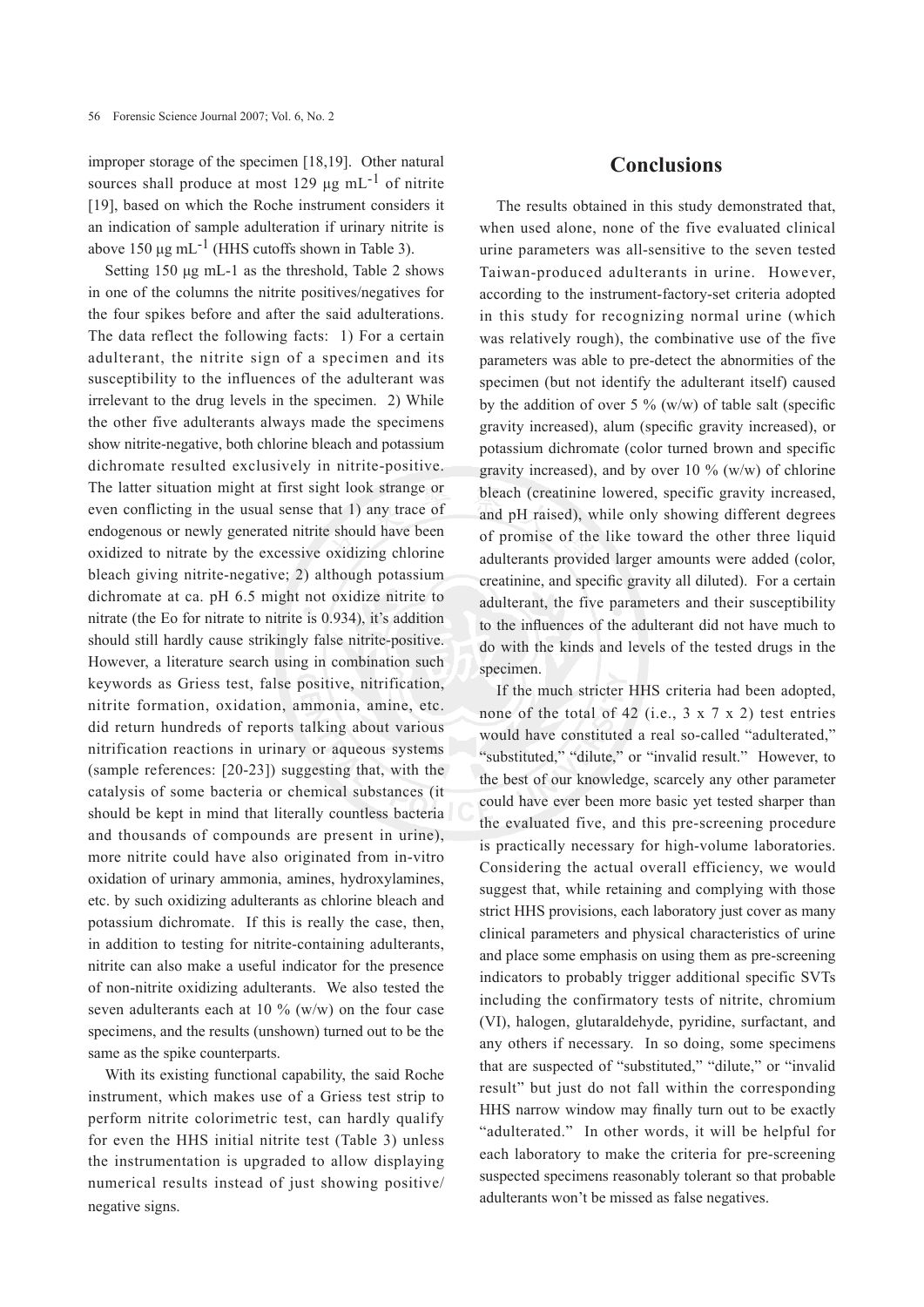From the standpoint of scientific and forensic validity, the importance of SVT data quality cannot be overemphasized. In fact, the HHS criteria for quality SVT are virtually as stringent as those for quality drug testing itself [11]. A basic requirement in common is that a laboratory shall not report any false positive result on any workplace or PT specimen after the confirmatory test (for drug testing, there is actually no opportunity to have a false conclusive positive if good forensic procedures are followed including confirmation of initial positive results using a second methodology based on a different chemical principle such as GC-MS [12]). Another common criterion of quality SVT and quality drug testing is that confirmatory test results of quantifiable analytes (e.g., creatinine and nitrite for the SVT) in PT specimens shall be "within  $\pm 20$  % or  $\pm 2$  standard deviations of the calculated reference group mean (whichever range is larger) for at least 80 % of the total challenges." The criteria adopted solely for the quality evaluation of pH and specific gravity are "within  $\pm 0.3$  pH units and within  $\pm 0.0003$  specific gravity units, respectively, of the calculated reference group mean." In order to meet these criteria, relevant instruments, especially those for the confirmatory tests, must be appropriately upgraded even though it has above been suggested that some of the studied parameters be merely used as pre-screening indicators of sample alteration with properly narrowed criteria for normal urine.

# **Acknowledgments**

Financial support by the National Bureau of Controlled Drugs, Department of Health, Taiwan (Republic of China), under Grant No. DOH94-NNB-1009 is gratefully acknowledged. The generous offer of real-case urine specimens from the Taiwan Union Clinical Laboratory and their valuable help in operating the Beckman and Roche instruments is highly appreciated. Su-Lien Chou thanks the Central Police University for supporting her in-service advanced study.

# **References**

- 1. Crumpton SD, Sutheimer CA. Specimen adulteration and substitution in workplace drug testing. Forensic Sci Rev 2007; 19(1):1-27.
- 2. Hoffman A. Deep inside urine testing. In: Steal this urine test: fighting drug hysteria in America. New

York: Penguin Book; 1987, p.183.

- 3. Podkowik BI, Smith ML, Pick RO. Experience with a sulfonamide diuretic in a large drug testing program. J Anal Toxicol 1987; 11:215.
- 4. Lambert PA, Woodbridge PA, Botie PN. Detection of sample contamination of urine submitted for drugs of abuse testing in a high volume setting using the Olympus 5000 analyzer. Clin Chem 1987; 33:977.
- 5. Paul PD, Dunkley CS. Specimen validity testing (SVT) --- Effects of oxidizing agents on drugs in urine and procedures for detection. Forensic Sci Rev 2007; 19(1):29-47.
- 6. Cody JT, Schwarzhoff RH. Impact of Adulterants in RIA analysis of urine for drugs of abuse. J Anal Toxicil 1989; 13:277.
- 7. Kim HJ, Cerceo E. Interference by NaCl with the EMIT method of analysis for drugs of abuse. Clin Chem 1976; 22:1935.
- 8. Mikkelsen SL, Ash KO. Adulterants causing false negatives in illicit drug testing. Clin Chem 1988; 34:2333.
- 9. Vu-Duc. EMIT test for drugs of abuse: interference by liquid soap preparations. Clin Chem 1985; 31:658.
- 12. Warner M. Interference of common household chemicals in immunoassay methods for dugs of abuse. Clin Chem 1989; 35:648.
- 11. Department of Health and Human Services (US). Mandatory Guidelines for Federal Workplace Drug Testing Programs, Federal Register 69:71 19644-19673, April 13, 2004.
- 12. Cody JT. Specimen adulteration in drug urinalysis. Forensic Sci Rev 1990; 2:63.
- 13. Paul BD, Martin KK, Maguilo J Jr, Smith ML. Effects of pyridinium chlorochromate adulterant (urine luck) on testing for drugs of abuse and a method for quantitative detection of chromium (VI) in urine. J Anal Toxicol 2000; 24(4):233-7.
- 14. Dasgupta A, Wahed A, Wells A: Rapid spot tests for detecting the presence of adulterants in urine specimens submitted for drug testing; Am J Clin Pathol 2002; 117(2):325-9.
- 15. Dasgupta A, Chughtai O, Hannah C, Davis B, Wells A. Comparison of spot tests with AdultaCheck 6 and Intect 7 urine test strips for detecting the presence